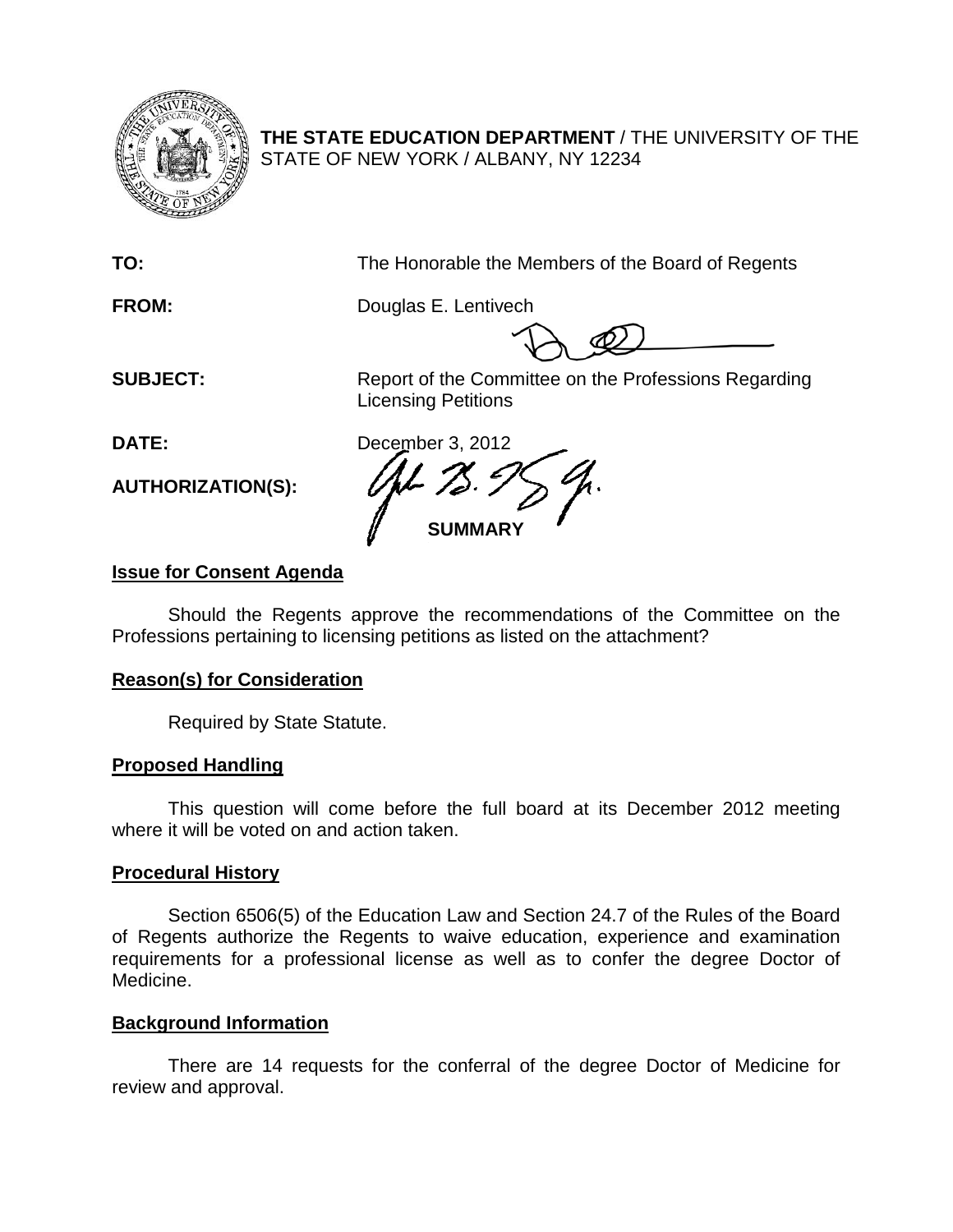#### **Recommendation**

It is recommended that the Regents approve the recommendations of the Committee on the Professions regarding licensing petitions.

#### **Timetable for Implementation**

Approval of the Committee on the Professions' recommendations will be effective December 11, 2012.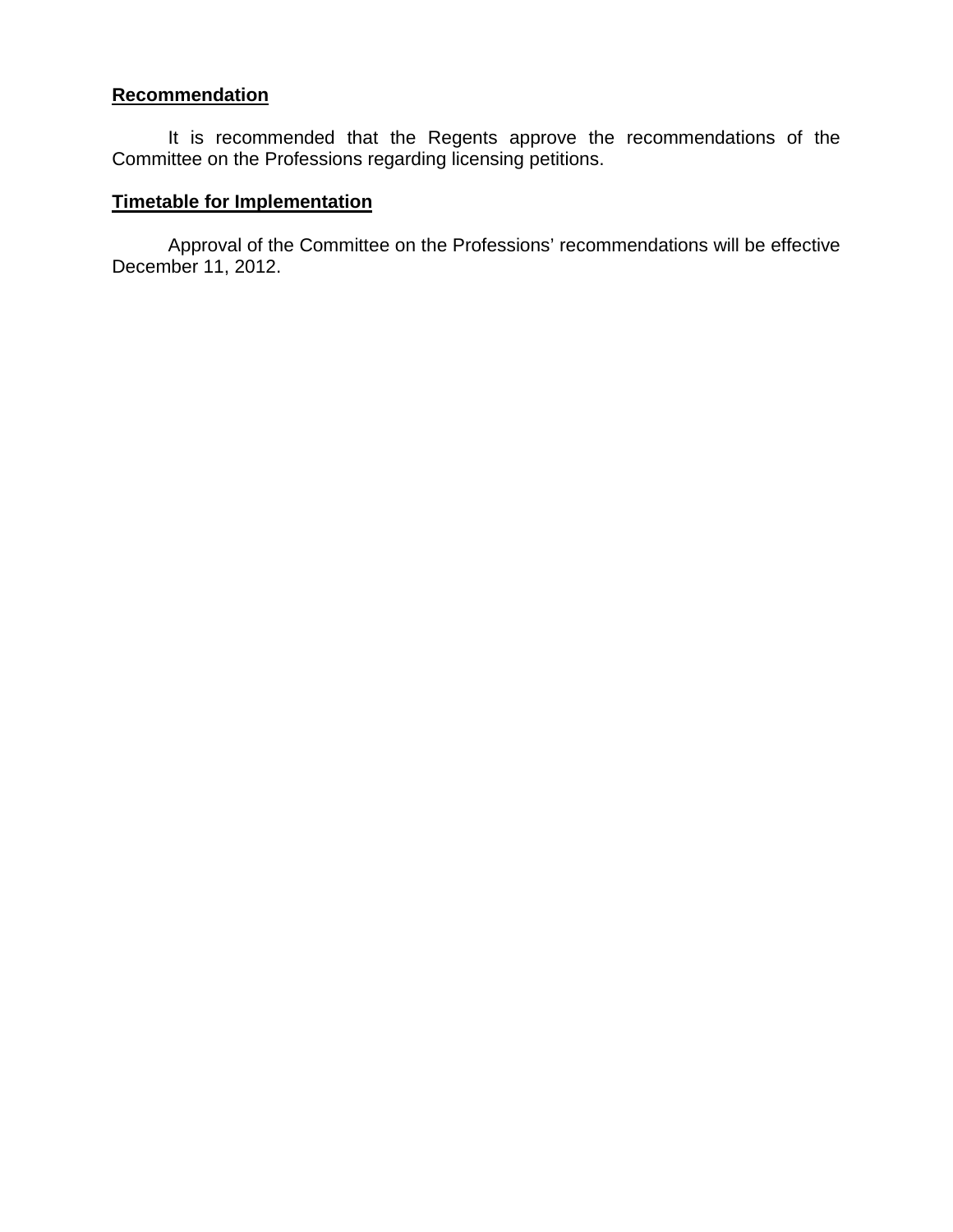| Cases Presented to Board of Regents on December 11, 2012<br><b>SUMMARY REPORT</b> |                      |              |                   |                    |           |                                |                                               |                                  |
|-----------------------------------------------------------------------------------|----------------------|--------------|-------------------|--------------------|-----------|--------------------------------|-----------------------------------------------|----------------------------------|
|                                                                                   | <b>EDUCATION</b>     |              |                   | <b>EXAMINATION</b> |           |                                |                                               |                                  |
| <b>PROFESSION</b>                                                                 | Pre-<br>Professional | Professional | Post-<br>Graduate | Proficiency        | Licensing | Experience                     | <b>Confer Degree</b><br>Doctor of<br>Medicine | Three-Year<br>Limited<br>License |
| Medicine                                                                          |                      |              |                   |                    |           |                                | 12-173-60C                                    |                                  |
|                                                                                   |                      |              |                   |                    |           |                                | to                                            |                                  |
|                                                                                   |                      |              |                   |                    |           |                                | 12-186-60C                                    |                                  |
| <b>OTHER</b>                                                                      |                      |              |                   |                    |           | Total for fiscal year to date: | 158                                           |                                  |
|                                                                                   |                      |              |                   |                    |           |                                | Total for calendar year to date:              | 210                              |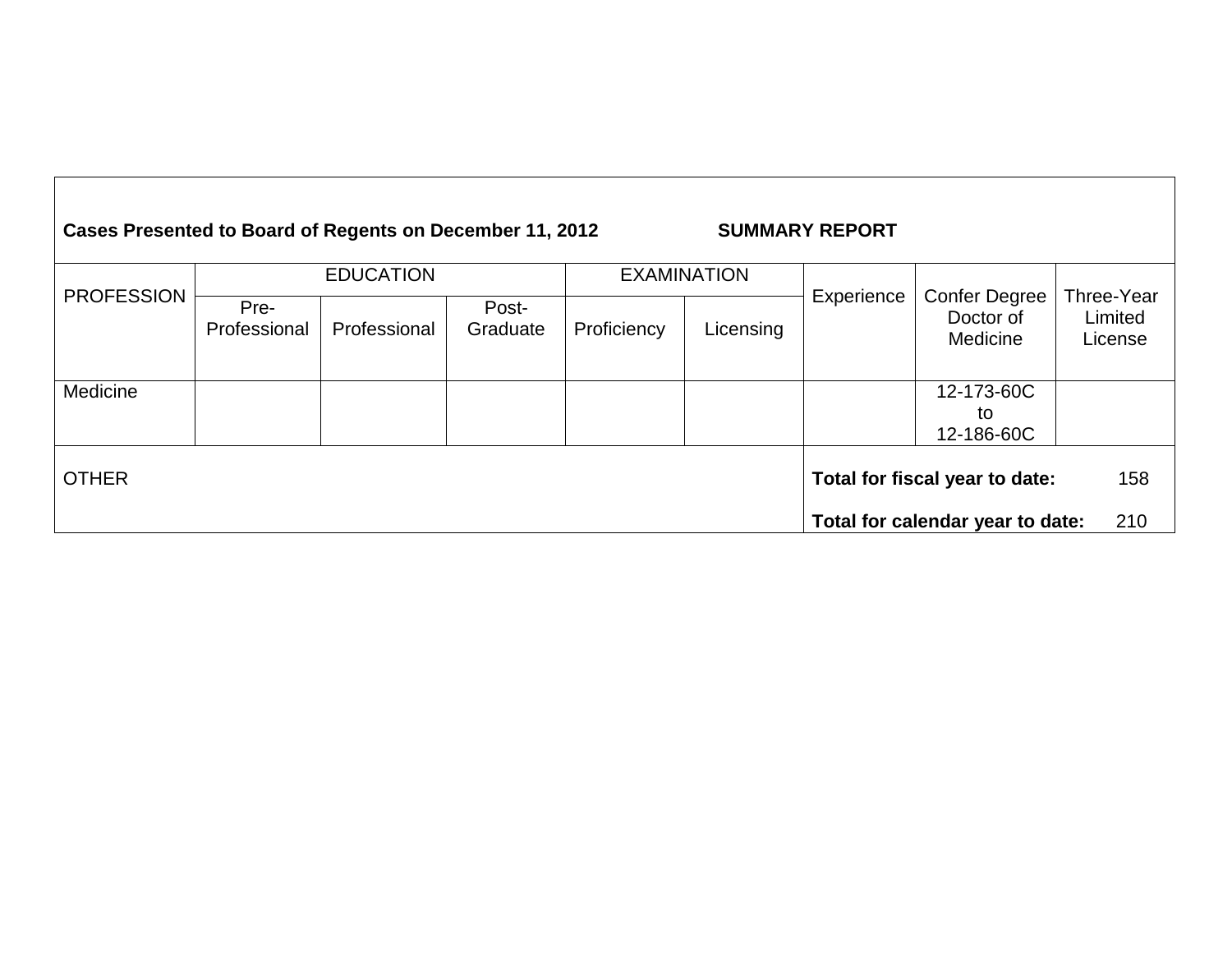#### **Board of Regents: December 11, 2012**

#### **MEDICINE**

Petition for: Conferral of the degree Doctor of Medicine (M.D.) pursuant to Section 6529 of the Education Law.

Summary Statement: The petitioners listed below are all graduates of foreign medical schools who have been licensed in New York.

The applicable requirements of Section 3.57 of the Rules of the Board of Regents require completion of a medical education program in a foreign medical school satisfactory to the Department which does not grant the degree Doctor of Medicine (M.D.), and in which the philosophy and curriculum were equivalent, as determined by the Department in accordance with the policy of the Board of Regents, to those in programs leading to the degree Doctor of Medicine (M.D.) at medical schools in the United States satisfactory to, or registered by, the Board of Regents and the Department. Secondly, petitioners must have licensure to practice medicine in New York State in accordance with provisions of Section 6524 or 6528 of the Education Law or their equivalent as determined by the Board of Regents pursuant to their authority under Section 6506 of the Education Law.

| <b>NAME OF PETITIONER</b>                                 | <b>QUALIFICATIONS</b>                                                                                                                                        |
|-----------------------------------------------------------|--------------------------------------------------------------------------------------------------------------------------------------------------------------|
| 12-173-60C<br>Manvi Bansal<br>Rochester, NY 14610         | (1) University of Delhi, New Delhi, India,<br>Bachelor of Medicine, Bachelor of Surgery,<br>$2/22/02$ .<br>(2) License #263955, issued on 1/10/12.           |
| 12-174-60C<br>Dashi Bao<br>Middletown, NY 10941           | (1) Harbin Medical University, Harbin,<br>People's Republic of China, Bachelor of<br>Medicine, 7/5/98.<br>(2) License #265628, issued on 6/27/12.            |
| 12-175-60C<br>Balasukanya Balaraman<br>Fishkill, NY 12524 | (1) SRI Ramachandra Medical College, Tamil<br>Nadu, India, Bachelor of Medicine,<br>Bachelor of Surgery, 3/12/04.<br>(2) License #266285, issued on 8/16/12. |
| 12-176-60C<br><b>Marvin Base</b><br>Bayside, NY 11361     | (1) Autonomous University of Guadalajara,<br>Guadalajara, Mexico, Physician &<br>Surgeon, 6/16/89.<br>(2) License #187770, issued on 12/4/91.                |
| 12-177-60C<br>Chudi Eyiuche<br>Valley Stream, NY 11580    | (1) University of Nigeria, Enugu, Nigeria,<br>Bachelor of Medicine, Bachelor of Surgery,<br>12/17/83.<br>(2) License #264066 issued on 1/18/12.              |
| 12-178-60C<br>Xiaojun Guo<br>Stony Brook, NY 11794        | (1) Peking Union Medical College, Beijing,<br>People's Republic of China, Bachelor of<br>Medicine, 7/27/89.<br>(2) License #218444, issued on 7/18/00.       |